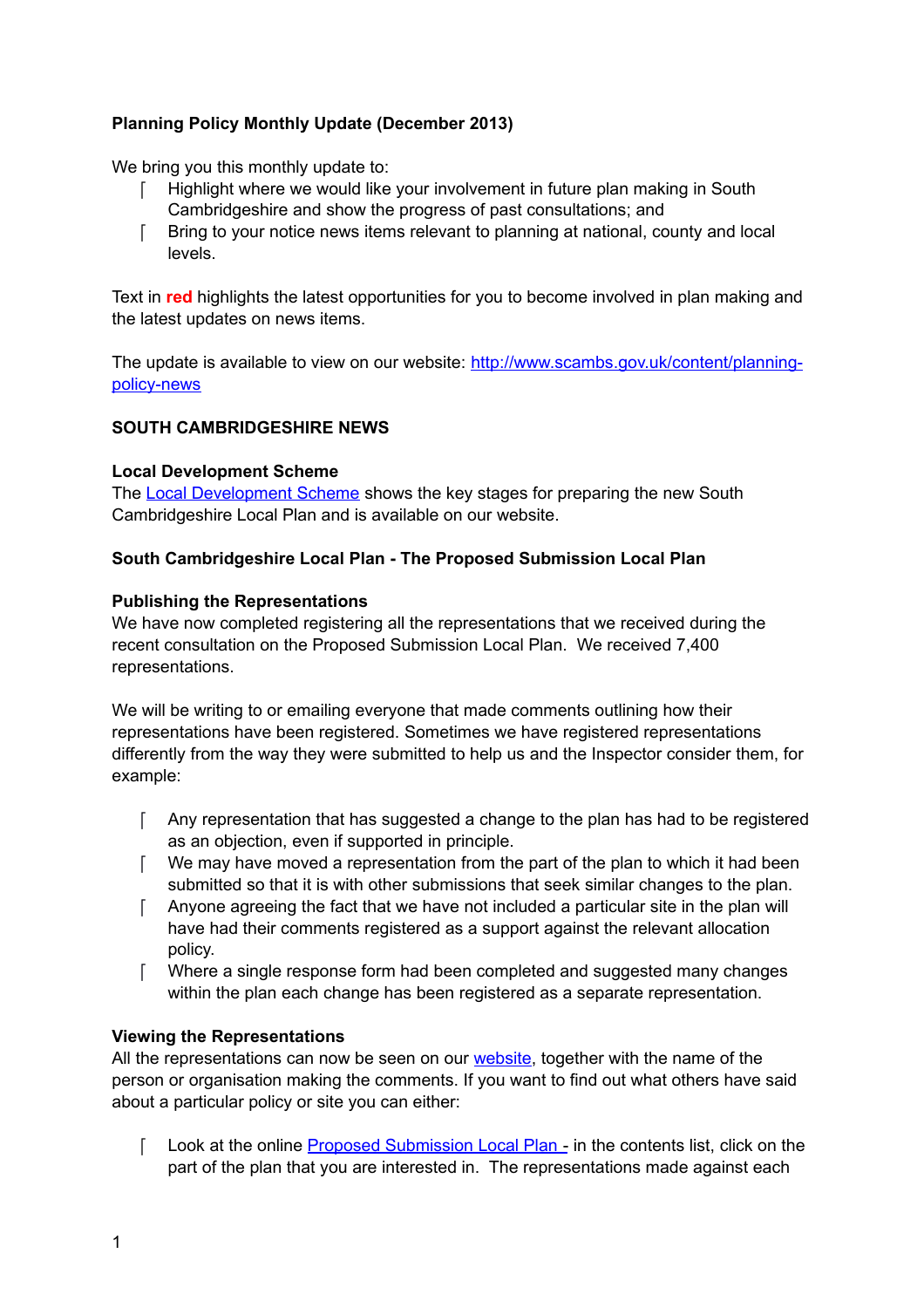section can be viewed by clicking on the magnifying glass found to the left of the words of the policy/paragraph. This will show you all the representations made against that part of the plan.

F By [searching representations](http://scambs.jdi-consult.net/ldf/viewreps.php?action=search) - you can use this to find out what others have said about the plan by searching for a person or organisation, or on individual parts of the plan.

The Council will also make the comments available to view in full at its offices, and in response to requests made under the Freedom of Information Act 2000 and Environmental Information Regulations, where the full name and address details will be available to view.

#### **What happens next to the plan?**

At a meeting on [11th February 2014](http://scambs.moderngov.co.uk/ieListDocuments.aspx?CId=1024&MId=6237&Ver=4) Cllr Pippa Corney, Planning Policy and Localism Portfolio Holder, will consider the issues raised in representations and assess whether the plan is ready for submission to the Secretary of State for examination. It may be necessary, as a result of representations received, to make minor changes to the plan. If anything more than minor changes need to be made to the plan it would require a further round of public consultation which would extend the Local Plan adoption timetable.

If the Portfolio Holder considers that the plan is ready to submit for examination, she will recommend to a meeting of full Council on 13 March 2014 that it agrees to the submission of the Local Plan for independent examination (a sort of public inquiry).

Once the Local Plan is submitted, an independent planning inspector will be appointed to hold an examination to consider the 'soundness' of the Local Plan. This will include considering the representations received by the Council to the recent consultation and holding a series of public hearings where the Inspector considers that more information is needed. If the Council agrees in March 2014 to submit the Local Plan, it is anticipated that the examination hearings will be held in summer/autumn 2014.

We are working jointly with Cambridge City Council on things that affect both districts, particularly the development strategy and the Cambridge Green Belt. These issues are likely be considered by the Inspector at a joint examination with the City Council. Remaining South Cambridgeshire issues will be dealt with separately.

## **Cambridgeshire County Council News**

## **Transport Strategy for Cambridge and South Cambridgeshire**

The County carried out a consultation on the [Transport Strategy](http://www.cambridgeshire.gov.uk/transport/strategies/transport-plans/Transport+Strategy+for+Cambridge+and+South+Cambridgeshire.htm) and they are currently analysing the feedback and will be publishing the results shortly.

### **National News**

#### **Wind Turbine proposals to be seen by communities first**

An [announcement](https://www.gov.uk/government/news/wind-turbine-proposals-to-be-seen-by-communities-first) was made by Government on 16 November 2013 about wind turbines Onshore wind farm developers will be required to carry out pre-application consultations with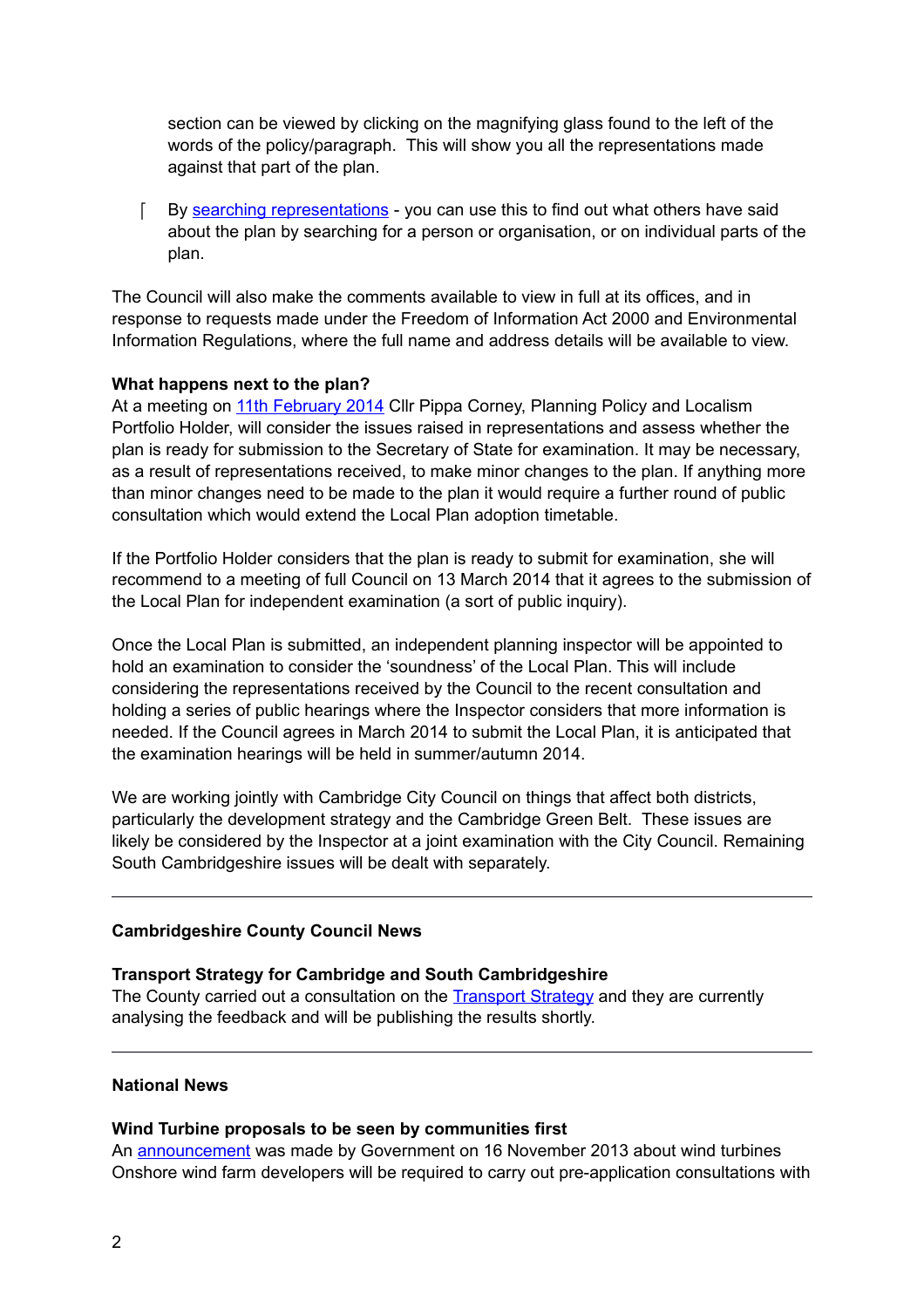local communities for most schemes according to new legislation drawn up by the Department for Communities and Local Government and due to be published shortly.

Ministers have made it clear that this new requirement will cover all projects involving more than two turbines and any proposal for a turbine more than 15 metres in height. These measures will come into force before the end of the year.

Communities Secretary Eric Pickles said: "Ensuring communities have a greater say at an early stage allows developers to consider much earlier whether to pursue a proposal and what changes they should consider before putting forward formal plans."

"Our changes allow people's views and other impacts to be taken into consideration much earlier".

Details of the new regime will be set out in the Town and Country Planning (Development Management Procedure and Section 62A Applications (England) (Amendment) Order 2013.

#### **National Infrastructure Plan 2013**

The Government has published the [National Infrastructure Plan 2013](https://www.gov.uk/government/publications/national-infrastructure-plan-2013) on 4 December which brings together analysis of the UK's infrastructure needs across different sectors now and in the future. This plan includes confirmation that there will be no tolling on the planned A14 scheme between Cambridge and Huntingdon.

The plan states '……*there will be no tolling on the planned A14 scheme between Cambridge and Huntingdon, construction of which is planned to start in 2016, which is one of the government's Top 40 priority investments; it has listened to concerns from local residents and businesses who rely on this road and, following a consultation, has decided to take forward a scheme which does not include a tolling element.'*

The plan explains the rationale for having the A14 as a key priority investment -

'*This project is deemed to be a priority investment in its own right because of its scale (the capital value of the project is around £1.5 billion) and because of its significant strategic value through its links to other priority investments. The importance of the A14 trunk road as a link between Britain and continental Europe is set to grow as the east coast Haven ports at Ipswich, Harwich and Felixstowe expand, bringing further growth to the region. Major developments, such as the new 10,000- home village at Northstowe, the Alconbury Enterprise Zone, and expansion on the northern and eastern fringes of Cambridge, all depend on an improved A14.'*

The Government will publish a report on the options for the A14 consultation before the end of the year. Over 1,000 responses were received during this consultation. The preferred route will be announced early next year. A statutory consultation under the Planning Act 2008 will take place in the first half of 2014. The start of works is anticipated to be in 2016. The plan states 'Funding: Public with contributions from local enterprise partnership'*.*